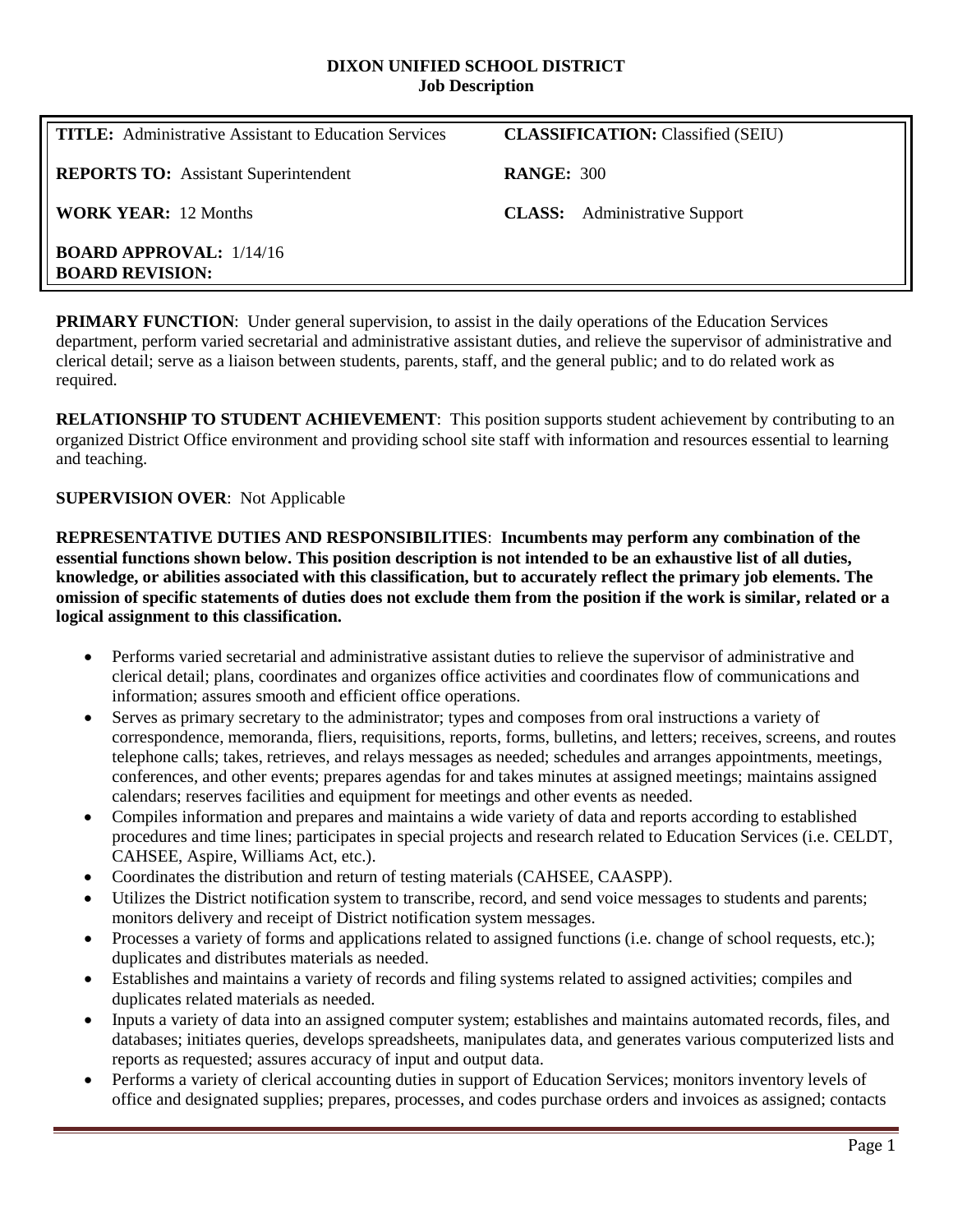vendors/providers to arrange for billings and payments as directed; assists in assuring expenditures do not exceed established budget limitations.

- Communicates with personnel and various outside agencies to exchange information and resolve issues.
- Operates a variety of standard office equipment including a calculator, copier, fax machine, typewriter, computer, and assigned software.
- Receives, sorts, and distributes mail.
- Cares for, supervises, controls, and protects students in a manner commensurate to assigned duties and responsibilities.
- Completes other reasonable duties as assigned.

# **TRAINING, EDUCATION, AND EXPERIENCE:**

- High school diploma or the equivalent.
- Associate Degree or a minimum of 60 units from a WASC accredited college or university highly preferred.
- Three or more years' experience in clerical/office work OR an equivalent combination of experience and education from which comparable knowledge, skills, and abilities have been achieved.
- Bilingual in English and Spanish highly desirable.
- Prior experience working in a public school setting preferred.

## **LICENSES AND OTHER REQUIREMENTS:**

- Fingerprint/criminal justice clearance.
- Possession of a negative TB risk assessment certificate and, if risk factors are identified, a negative TB examination, that is no more than 60 days old and renewable at least once every four years.
- CPR and first aid certification offered and required by the District yearly.

# **KNOWLEDGE AND ABILITIES: The following outline of essential knowledge, abilities, and physical requirements is not exhaustive and may be supplemented as necessary in accordance of the job.**

### KNOWLEDGE OF:

- District and school policies.
- Modern office practices and procedures.
- Correct English usage, composition, grammar, spelling, and punctuation.
- Oral and written communication skills.
- Basic mathematical skills.
- Financial record-keeping techniques.
- Basic budgeting practices regarding monitoring and control.
- Methods of collecting and organizing data and information.
- Computer procedures, software, and applications.

*\*Candidates should have a firm working knowledge of these concepts, practices, and procedures and the ability to use them in varied situations.*

### ABILITY TO:

- Establish priorities to plan and coordinate projects.
- Perform a variety of secretarial and administrative assistant duties.
- Develop and maintain organizational systems.
- Communicate effectively both orally and in writing.
- Maintain financial records pertaining to clerical accounting duties.
- Compile and verify data to prepare reports.
- Compose correspondence and written materials from oral instructions.
- Operate a variety of office equipment including a computer and assigned software.
- Make mathematic calculations with speed and accuracy.